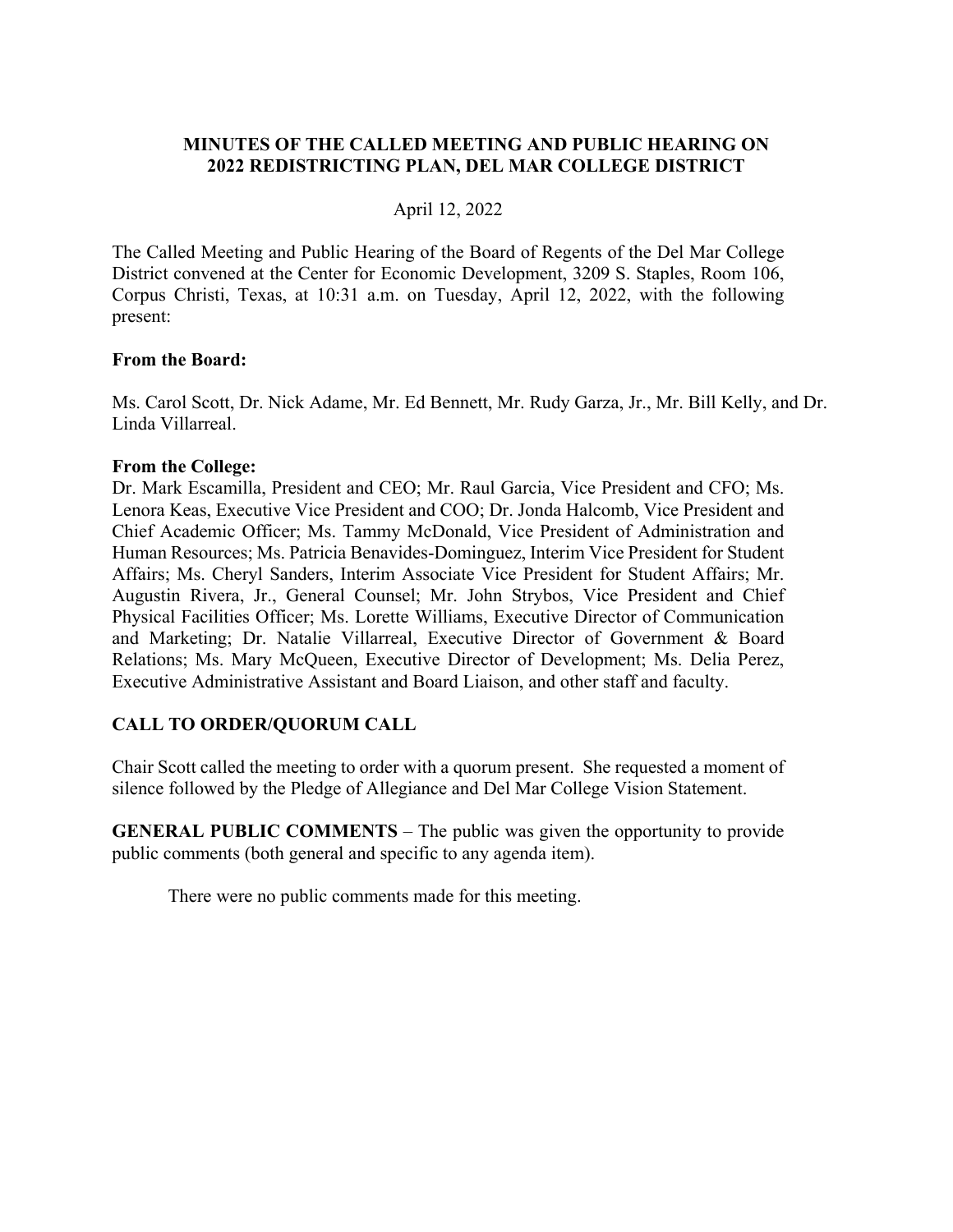## ITEMS OF BUSINESS:

1. Public Hearing of the 2022 Redistricting Plan….…………………..Mr. Augustin Rivera, Jr. *(Goal 5: Workforce Development, Community Partnerships, and Advocacy)* 

Mr. Rivera reported that the Board has been steadily moving forward and studying the districts for the purpose of redistricting, This has included robust conversations and looking at the maps in real-time in order to view changes. At the last meeting the Board agreed upon a proposed plan to provide to the public for comment and examination/ College Relations and Information Technology set up a website that was available for three weeks which contained information and maps for the public to review. This was an opportunity to provide public input or an alternate plan. Mr. Rivera provided information on the two inquiries received. He stated that today is a public hearing and the public has been invited to attend and provide input. Mr. Rivera introduced Mr. Cobby Caputo with the Bickerstaff Heath Delgado Acosta law firm; this firm has been assisting the Board with redistricting and they are experts in this arena.

Mr. Caputo explained that this is the public hearing phase, which is not required by law, but they are endeavoring to keep this a very public process.

Mr. Caputo's presentation included detailed information on the following:

- Redistricting Applicable Law, Three Principles, plus a diagnostic tool;
- Population Figures used to determine one person-one vote and the Voting Age Population to measure voting rights issues;
- Benchmark: Standard against which retrogression is measured (2020 Census data overlaid onto current plan);
- Adopt Criteria: The main ones the Board focused on was not using voting precincts instead of census block data and making sure that certain school district boundaries were respected and narrowly tailoring the plan;
- Plan Development Elements, including initial assessment, adopt criteria, guidelines, develop illustrative plan(s), public comment/hearing, analyze comments, adopt final plan, implementation, and reconfigure election precincts;
- Redistricting Timeline: Five month process from December 14, 2021 through April 11, 2022 (final adoption);
- Map of Current Trustee Districts;
- Statistical Data of Overall Division for Current Trustee Districts using 2020 Census Data; with districts being even across the board;
- Summary 2020 Census Voting Age Population;
- Draft Plan D Summary: Map of Trustee Districts, Plan D Demographics Report Voting Age Population, and Overall Deviation for Current Trustee Districts

Mr. Caputo responded to a question from Chair Scott.

There were no public comments.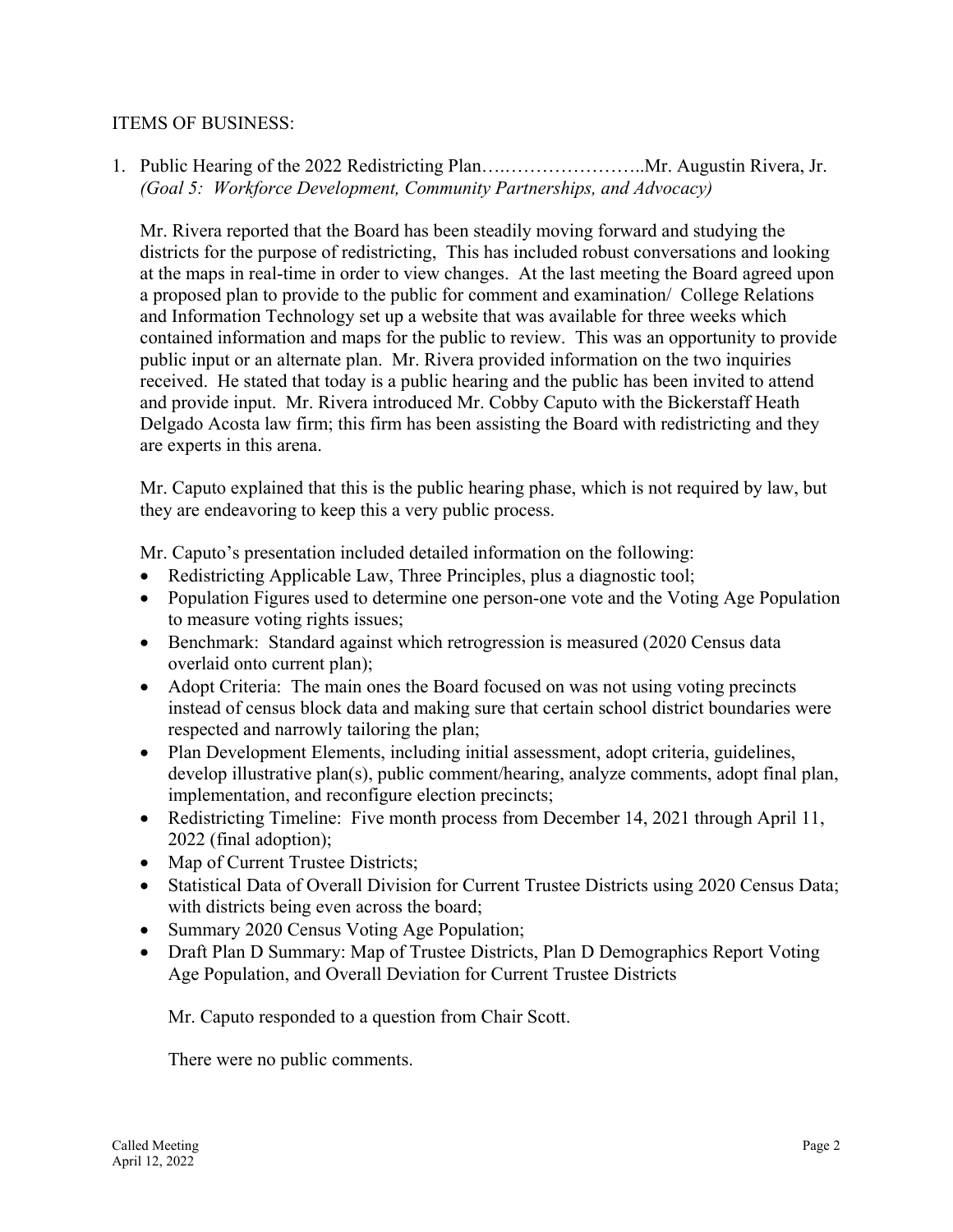Chair Scott closed the Public Hearing on the Redistricting Plan at 10:46 a.m. and stated that action would be taken on this item during the Regular Agenda today.

2. Discussion related to Strategic Plan Key Performance Indicators (Goal 4)

……………………………………………………………………..………Dr. Kristina Wilson *(Goal 4: Learning Environments)* 

Dr. Wilson presented information related to Strategic Plan Key Performance Indicators, Goal 4: Learning Environments. This presentation is a continuation of the Workshop in March. The College is half way through the duration of the current Strategic Plan titled Aspire. Engage. Achieve and in 2023 they will begin the process of developing a new plan for the next five year cycle.

Dr. Wilson's presentation included information on the following:

- Thresholds and targets are established for each KPI at the start of the planning cycle, with thresholds being the College's acceptable level of achievement, or base line indicators;
- Goal 4: Learning Environments: Provide engaging, effective, and student-ready environments with accomplished and qualified personnel to facilitate learning and productivity;
- COVID-19: Impact to Learning Environment, Dr. Wilson stated that in-learning continued when possible and described the use of technology. She discussed the Return to Campus Committee and Return to Campus Advisory Committee;

Ms. Tammy McDonald discussed the following:

- Annual Safety and Security Report: 2021 Annual Security and Safety report was completed in Fall 2021, the threshold and target were discussed along with examples of prevention and awareness programs offered;
- Average State Compensation Rates: DMC Faculty is ranked  $6<sup>th</sup>$  in the TCCTA Faculty Survey, and DMC Staff is at 84% of the state average for benchmarked positions according to the TASB exempt and non-exempt salary survey. The presentation included review of 2017 – 2021 rankings for full-time faculty salary and learning environment strategies;
- Dr. Wilson continued the presentation:
	- Strategic scheduling: The College is working with Ad Astra to conduct efficiency analysis to streamline course scheduling processes. Discussion of the top 10 meeting patterns for Fall 2019 for Heritage and Windward Campuses;
	- Current Strategic Plan Cycle: Evaluation of progress is ongoing, plan development and approval from September 2018 – September 2019, and Implementation: September 2019 through August 2024;
	- Discussion of next strategic plan and timeline, and discussion of Goal 5 and 6 in Summer 2022.

Dr. Wilson and Dr. Escamilla responded to questions from the Regents throughout the presentation.